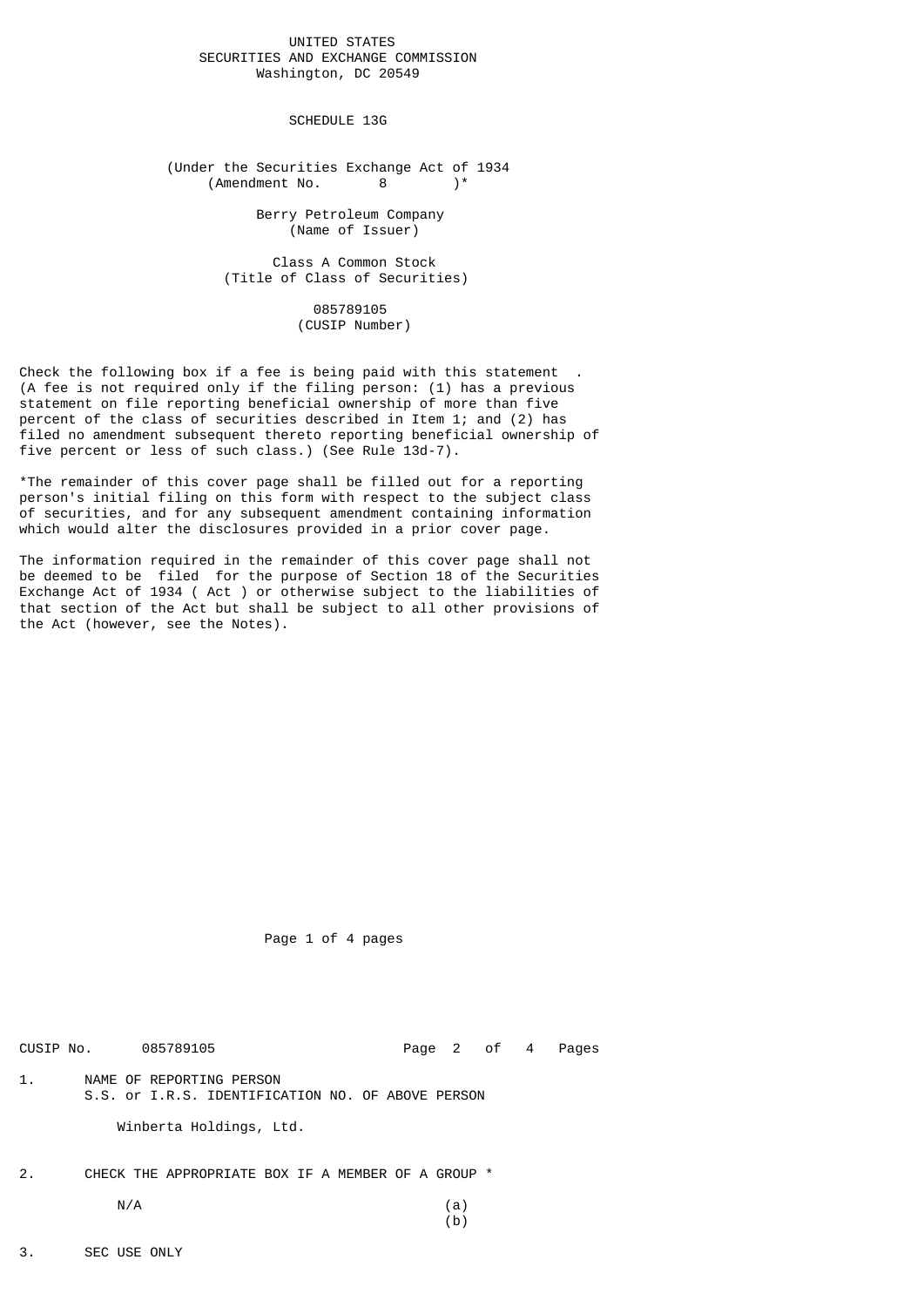4. CITIZENSHIP OR PLACE OF ORGANIZATION

Alberta, Canada

| NUMBER OF     |                            | 5. SOLE VOTING POWER                                                   |
|---------------|----------------------------|------------------------------------------------------------------------|
| <b>SHARES</b> |                            | 1,987,112                                                              |
| BENEFICIALLY  |                            | SHARED VOTING POWER                                                    |
| OWNED BY      |                            | Not Applicable                                                         |
| EACH          | 7.                         | SOLE DISPOSITIVE POWER                                                 |
| REPORTING     |                            | 1,987,112                                                              |
| PERSON WITH   | 8.                         | SHARED DISPOSITIVE POWER                                               |
|               |                            | Not Applicable                                                         |
| 9.            |                            | AGGREGATE AMOUNT BENEFICIALLY OWNED BY EACH REPORTING PERSON           |
|               | 1,987,112                  |                                                                        |
| 10.           |                            | CHECK BOX IF THE AGGREGATE AMOUNT IN ROW (9) EXCLUDES CERTAIN SHARES * |
|               | Not Applicable             |                                                                        |
| 11.           |                            | PERCENT OF CLASS REPRESENTED BY AMOUNT IN ROW 9                        |
|               | 9.1%                       |                                                                        |
| 12.           | TYPE OF REPORTING PERSON * |                                                                        |
|               |                            |                                                                        |
|               | Co-Corporation             |                                                                        |
|               |                            |                                                                        |
|               |                            | *SEE INSTRUCTION BEFORE FILLING OUT!                                   |
|               |                            | Page 2 of 4 pages                                                      |
|               |                            |                                                                        |
|               |                            | Name of Issuer:                                                        |
| Item $1(a)$ . |                            | Berry Petroleum Company                                                |
| Item $1(b)$ . |                            | Address of Issuer's Principal Executive Offices:                       |
|               |                            | 28700 Hovey Hills Road                                                 |
|               |                            | P.O. Bin X<br>Taft, CA 93268                                           |
| Item $2(a)$ . |                            | Name of Person Filing:                                                 |
|               |                            | Winifred Berry Lowell                                                  |
| Item $2(b)$ . |                            | Address of Principal Business Office or, if none, residence:           |
|               |                            | 28700 Hovey Hills Road                                                 |
|               |                            | P.O. Bin X<br>Taft, CA 93268                                           |
| Item $2(c)$ . | Citizenship:               |                                                                        |
|               |                            | Canada                                                                 |
| Item $2(d)$ . |                            | Title of Class of Securities:                                          |
|               |                            | Class A Common Stock                                                   |
| Item $2(e)$ . |                            | CUSIP Number:                                                          |
|               |                            | 085789105                                                              |